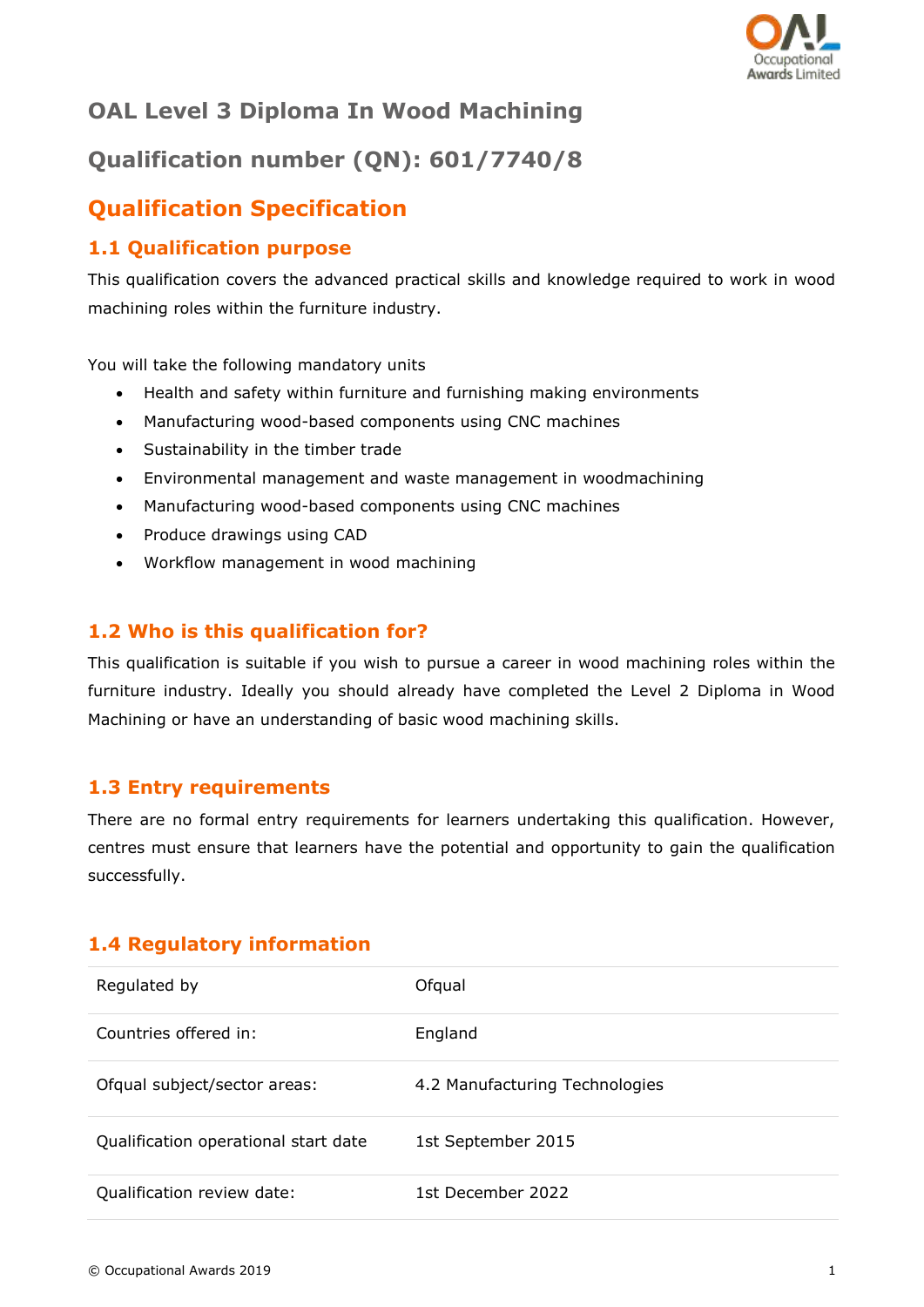

Qualification type: Vocationally-Related Qualification

Applicable age ranges (years): 16-18, 19+

### **1.5 Qualification support**

This qualification has been designed and developed by OAL with the support and in consultation with the following organisations:

- British Furniture Manufacturers,
- The Furniture Makers

#### **1.6 Further information**

Further information about this qualification can be obtained from: http://www.oawards.co.uk/quals/

You can also contact OAL directly at: Occupational Awards Ltd, The Catalyst, Baird Lane, Heslington, York, YO10 5GA Tel: 01904 236 483 Email: info@oawards.co.uk

#### **1.7 Qualification achievement**

Learners must complete 23 credits from the mandatory group plus 32 credits from pathway 1 or 37 credits from pathway 2.

All units are allocated a credit value which provides an indication of the size of the units in terms of learning hours,  $1$  credit =  $10$  learning hours. All units also have assigned Guided Learning Hours (GLH), which indicate the average number of hours a learner may require guidance and support from teaching, learning and assessment professionals.

The units set out the things learners need to know and need to do in order to perform effectively in their role at work. These are described in Learning Outcomes in units of assessment. The Learning Outcomes are defined by Assessment Criteria and these criteria must be assessed successfully for a learner to achieve each unit.

Achievement of the required credits from all the mandatory units will mean the qualification has been completed, and will be subject to approval of a claim for certification, OAL will issue a certificate complete with the learner's name, the qualification title and the credits achieved. Where a learner has not achieved the full qualification and will not go on to do so, a Certificate of Unit Achievement can be issued for the units successfully completed.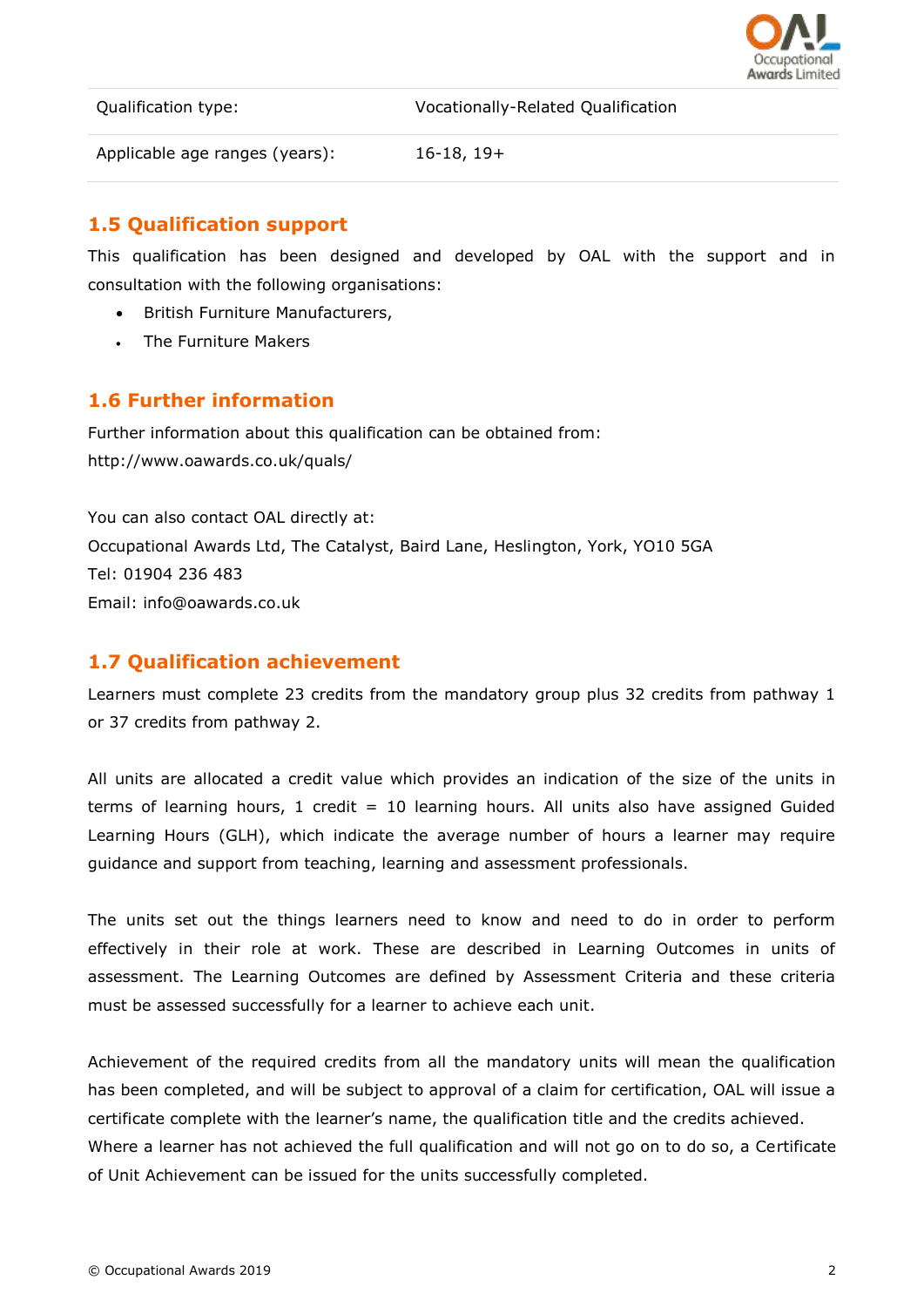

Centres must ensure they understand all qualification requirements prior to the registration of learners and prior to carrying out assessment of learners. Assessment of learners must not take place prior to the registration date of the learner with OAL.

Centres must retain copies of learner's assessment records for at least three years after certification. Registration and certification fees may be subject to change. Centres should be fully aware of registration and certification end dates to ensure learners are not disadvantaged

## **1.8 Qualification structure**

|                                                                   | Qualification title: OAL Level 3 Diploma In Wood Machining                                              |  |                                          |                |        |            |
|-------------------------------------------------------------------|---------------------------------------------------------------------------------------------------------|--|------------------------------------------|----------------|--------|------------|
| Qualification number (QN): 601/7740/8                             |                                                                                                         |  | Total Qualification Time (TQT) 550 hours |                |        |            |
| Total qualification credits 55<br>Guided Learning Hours (GLH) 417 |                                                                                                         |  |                                          |                |        |            |
| from pathway 2.                                                   | Learners must complete 23 credits from the mandatory group plus 32 credits from pathway 1 or 37 credits |  |                                          |                |        |            |
| <b>Mandatory units</b>                                            |                                                                                                         |  |                                          |                |        |            |
| <b>Number</b>                                                     | <b>Title</b>                                                                                            |  | <b>Type</b>                              | Level          | Credit | <b>GLH</b> |
| D/503/2151                                                        | Health and Safety within furniture and furnishing<br>making environments                                |  | K                                        | $\overline{2}$ | 3      | 18         |
| T/503/2222                                                        | Sustainability in the timber trade                                                                      |  | K                                        | $\overline{2}$ | 3      | 12         |
| A/503/2240                                                        | Environmental management and waste management in<br>woodmachining                                       |  | K                                        | 3              | 6      | 35         |
| F/503/2210                                                        | Workflow management in woodmachining                                                                    |  | K                                        | 3              | 11     | 85         |
| Pathway 1                                                         |                                                                                                         |  |                                          |                |        |            |
| M/503/0422                                                        | Produce drawings using CAD                                                                              |  | K                                        | 3              | 9      | 80         |
| L/503/2212                                                        | Manufacturing wood-based components using CNC<br>machines                                               |  | K                                        | 3              | 17     | 130        |
| T/503/2236                                                        | Manufacturing wood-based components using computer<br>numerical controlled machines                     |  | K                                        | $\overline{2}$ | 6      | 57         |
| Pathway 2                                                         |                                                                                                         |  |                                          |                |        |            |
| F/503/2238                                                        | Manufacturing wood-based components using powered<br>tools                                              |  | K                                        | $\overline{2}$ | 6      | 54         |
| A/503/2237                                                        | Manufacturing wood-based components using sanding<br>machines                                           |  | K                                        | $\overline{2}$ | 6      | 54         |
| J/503/2239                                                        | Manufacturing wood-based components using profiling<br>machines                                         |  | K                                        | 3              | 9      | 80         |
| J/503/2211                                                        | Managing the production of wood-based components<br>using machines                                      |  | K                                        | 3              | 15     | 130        |

#### Key to unit type

1. Knowledge (K) units are designed to assess the learners' knowledge and understanding of related subject content, procedures, application of process or workplace practice.